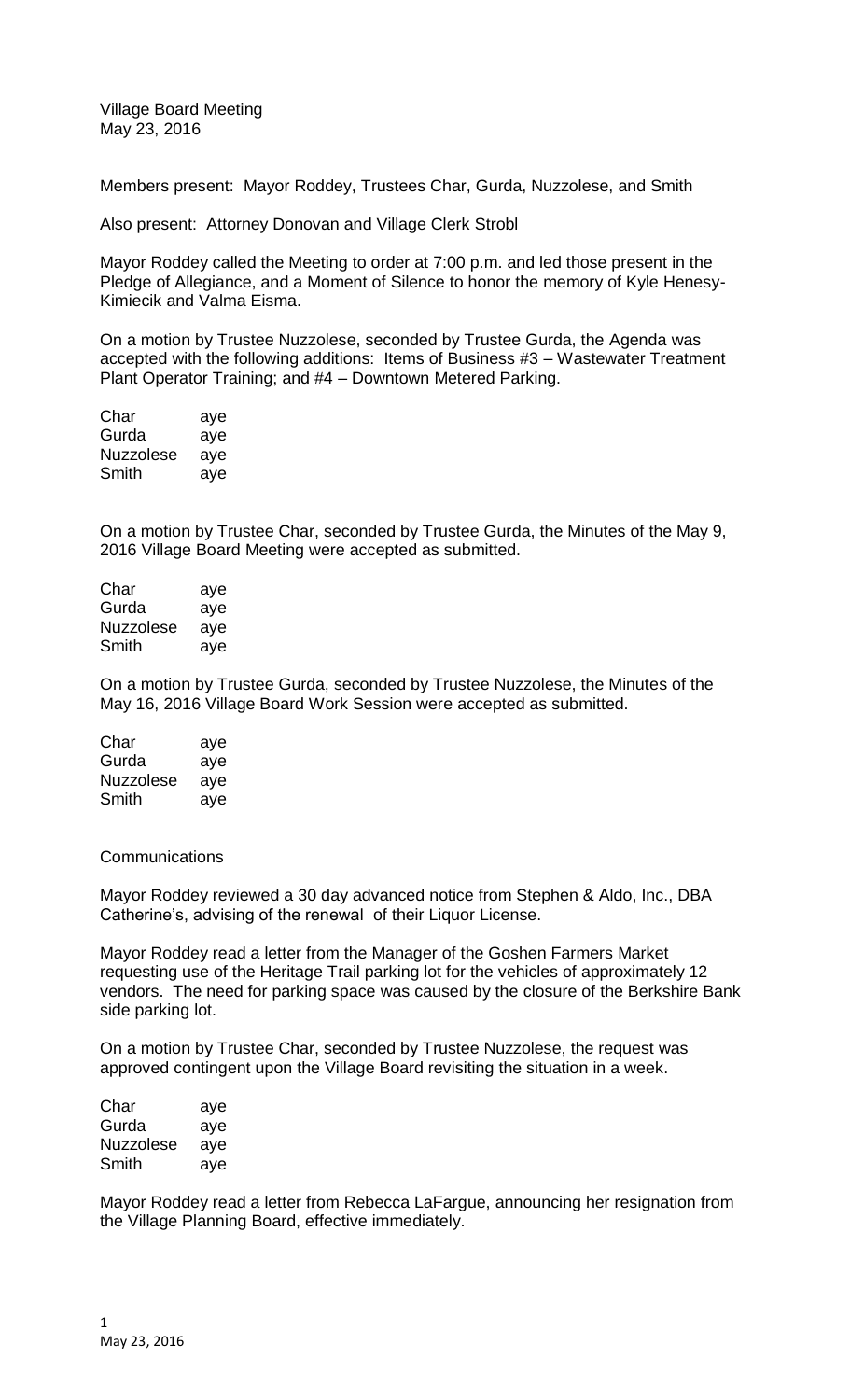## Items of Business

On a motion by Trustee Nuzzolese, seconded by Trustee Gurda, the Village Board of the Village of Goshen, hereby resolves to hold a Public Hearing on June 13, 2016, at 7:00 p.m., or as soon after as may be heard, for the consideration of adoption of: A Local Law amending Section 54-93 of the Code of the Village of Goshen entitled *Stop intersections* by the addition of the following stop intersection: Belmont Court at the intersection with Maiden Lane.

| Char             | aye |
|------------------|-----|
| Gurda            | aye |
| <b>Nuzzolese</b> | aye |
| Smith            | ave |

Meeting of the Board of Trustees of the Village of Goshen, in the County of Orange, New York May 23, 2016

\* \* \* A regular meeting of the Board of Trustees of the Village of Goshen, in the County of Orange, New York, was held at the Village Hall, 276 Main Street, Goshen, New York, on May 23, 2016.

| There were present: | Hon. Kyle Roddey, Mayor; and                                                |
|---------------------|-----------------------------------------------------------------------------|
| Trustees:           | Edward Char<br><b>Christopher Gurda</b><br>Michael Nuzzolese<br>Peter Smith |
| Also present:       | Margaret G. Strobl, Village Clerk                                           |

Trustee Char offered the following resolution and moved its adoption:

RESOLUTION OF THE VILLAGE OF GOSHEN, NEW YORK, ADOPTED MAY 23, 2016, AMENDING THE BOND RESOLUTION ADOPTED SEPTEMBER 8, 2014

\* \* \*

RESOLVED BY THE BOARD OF TRUSTEES OF THE VILLAGE OF GOSHEN, IN THE COUNTY OF ORANGE, NEW YORK (by the favorable vote of not less than two-thirds of all members of said Board of Trustees) AS FOLLOWS:

## **Recitals**

WHEREAS, the Board of Trustees of the Village of Goshen, in the County of Orange, New York, has heretofore duly authorized the issuance of serial bonds to finance the construction of a new water storage tank at the Prospect reservoir, at the estimated total cost of \$1,000,000, which amount was appropriated for such purpose by said Board of Trustees; and

WHEREAS, the Board of Trustees has now determined that the estimated cost of such project shall be \$1,400,000, and it is in the public interest increase the principal amount of bonds authorized by \$400,000;

Now, therefore, be it

RESOLVED BY THE BOARD OF TRUSTEES OF THE VILLAGE OF GOSHEN, IN THE COUNTY OF ORANGE, NEW YORK (by the favorable vote of not less than two-thirds of all members of said Board of Trustees) AS FOLLOWS:

Section (A) The bond resolution of the Village of Goshen duly adopted by the Board of Trustees on September 8, 2014, entitled:

> "Bond Resolution of the Village of Goshen, New York, adopted September 8, 2014, authorizing the construction of a new water storage tank at the Prospect Reservoir, stating the estimated maximum cost thereof is \$1,000,000, appropriating said amount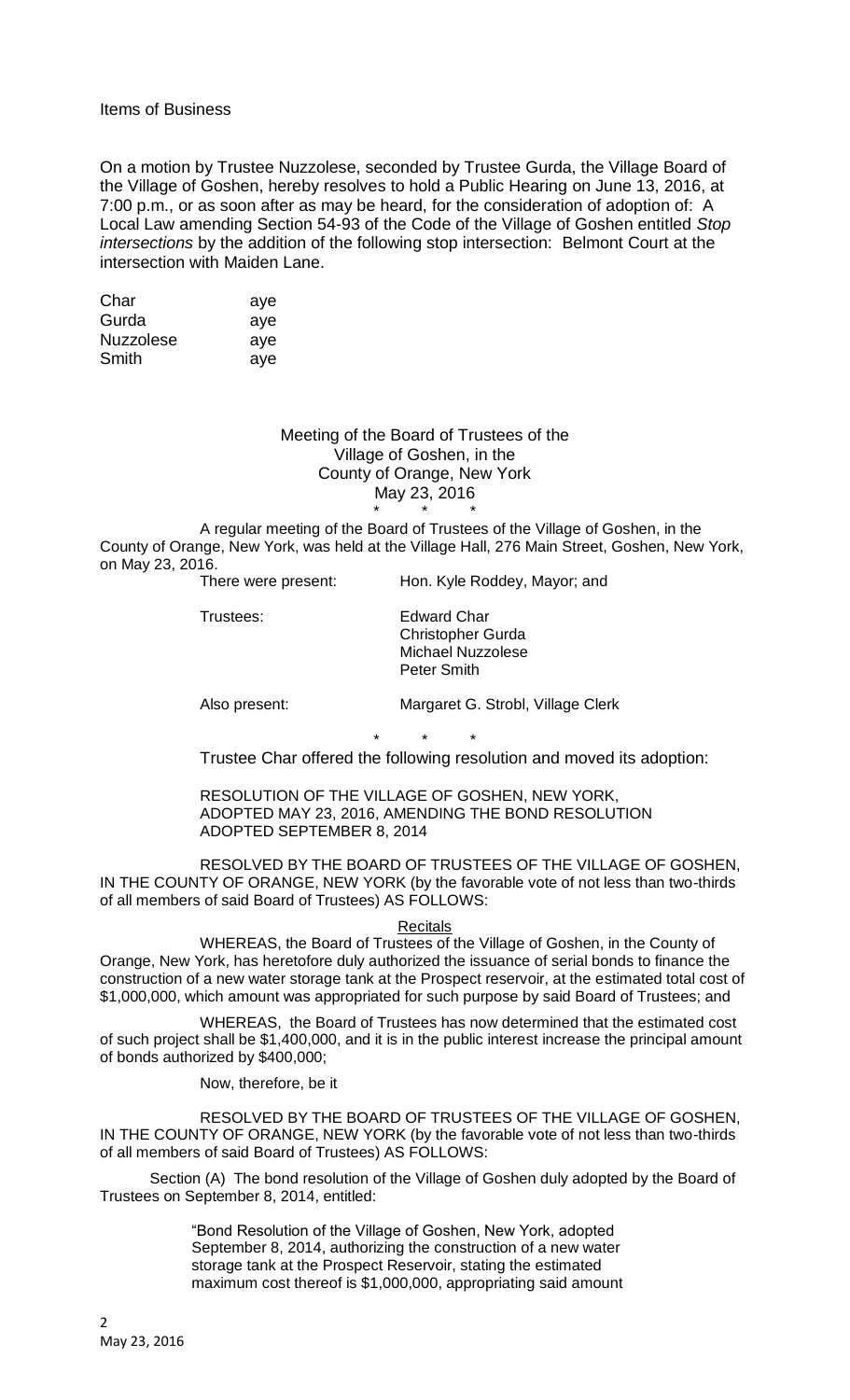for such purpose, and authorizing the issuance of bonds in the principal amount of not to exceed \$1,000,000 to finance said appropriation,"

is hereby amended to read as follows:

BOND RESOLUTION OF THE VILLAGE OF GOSHEN, NEW YORK, ADOPTED SEPTEMBER 8, 2014 AND AMENDED MAY 23, 2016, AUTHORIZING THE CONSTRUCTION OF A NEW WATER STORAGE TANK AT THE PROSPECT RESERVOIR, STATING THE ESTIMATED MAXIMUM COST THEREOF IS \$1,400,000, APPROPRIATING SAID AMOUNT FOR SUCH PURPOSE, AND AUTHORIZING THE ISSUANCE OF BONDS IN THE PRINCIPAL AMOUNT OF NOT TO EXCEED \$1,400,000 TO FINANCE SAID APPROPRIATION

THE BOARD OF TRUSTEES OF THE VILLAGE OF GOSHEN, IN THE COUNTY OF ORANGE, NEW YORK, HEREBY RESOLVES (by the favorable vote of not less than two-thirds of all the members of said Board of Trustees) AS FOLLOWS:

Section 1. The Village of Goshen, in the County of Orange, New York (herein called the "Village"), is hereby authorized to construct a new water storage tank at the Prospect reservoir. The estimated maximum cost thereof, including preliminary costs and costs incidental thereto and the financing thereof, is \$1,400,000 and said amount is hereby appropriated for such purpose. The plan of financing includes the issuance of not to exceed \$1,400,000 bonds of the Village to finance said appropriation, and the levy and collection of taxes on all the taxable real property in the Village to pay the principal of said bonds and the interest thereon as the same shall become due and payable.

Section 2. Bonds of the Village in the principal amount of not to exceed \$1,400,000 are hereby authorized to be issued pursuant to the provisions of the Local Finance Law, constituting Chapter 33-a of the Consolidated Laws of the State of New York (herein called the "Law"), to finance said appropriation.

Section 3. The following additional matters are hereby determined and declared: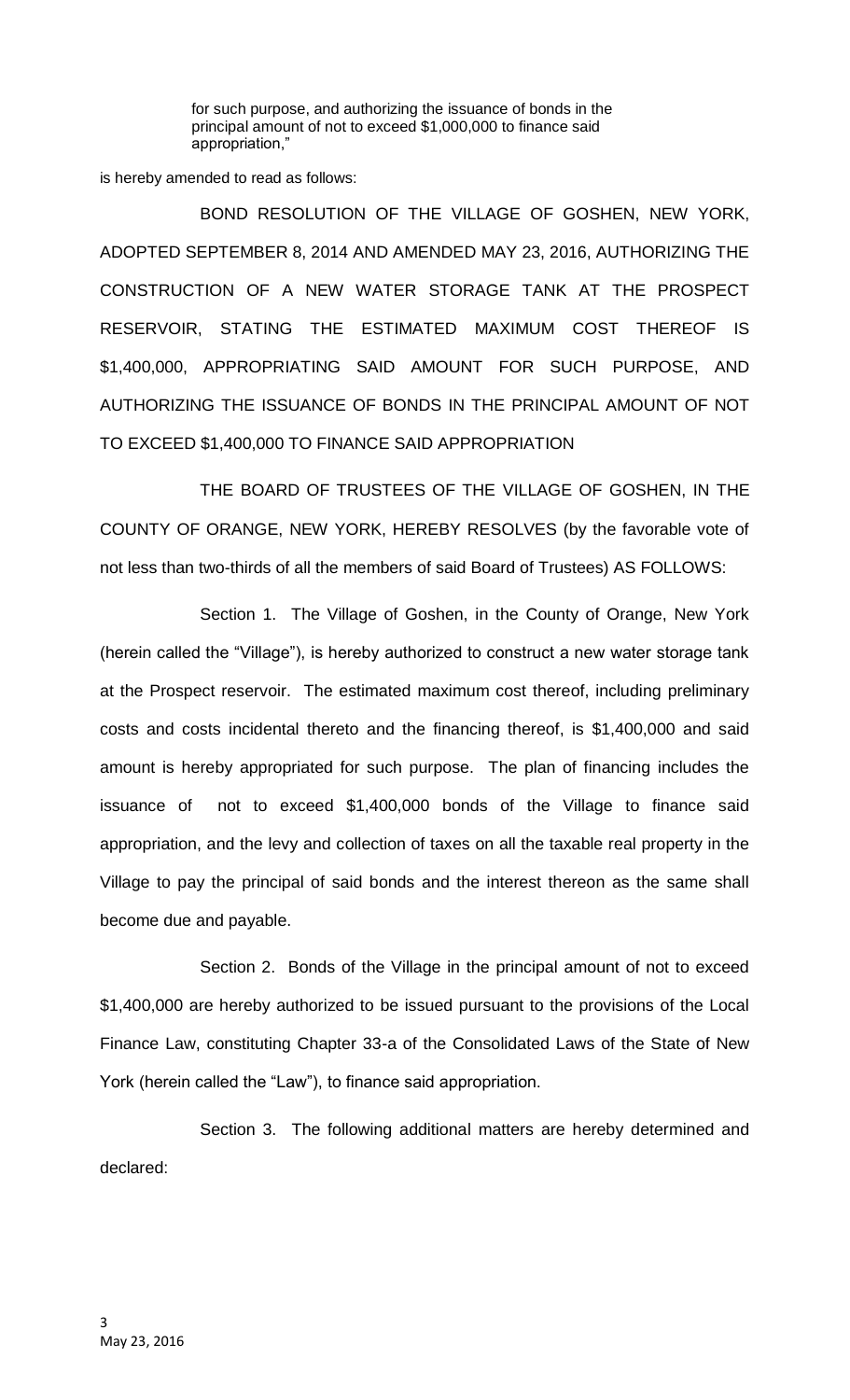(a) The period of probable usefulness applicable to the object or purpose for which said bonds are authorized to be issued, within the limitations of Section 11.00 a. 1 of the Law, is forty (40) years.

(b) The proceeds of the bonds herein authorized, and any bond anticipation notes issued in anticipation of said bonds, may be applied to reimburse the Village for expenditures made after the effective date of this resolution for the purpose for which said bonds are authorized. The foregoing statement of intent with respect to reimbursement is made in conformity with Treasury Regulation Section 1.150-2 of the United States Treasury Department.

(c) The proposed maturity of the bonds authorized by this resolution will exceed five (5) years.

Section 4. Each of the bonds authorized by this resolution, and any bond anticipation notes issued in anticipation of the sale of said bonds, shall contain the recital of validity as prescribed by Section 52.00 of the Law and said bonds, and any notes issued in anticipation of said bonds, shall be general obligations of the Village, payable as to both principal and interest by general tax upon all the taxable real property within the Village. The faith and credit of the Village are hereby irrevocably pledged to the punctual payment of the principal of and interest on said bonds, and any notes issued in anticipation of the sale of said bonds, and provision shall be made annually in the budget of the Village by appropriation for (a) the amortization and redemption of the bonds and any notes in anticipation thereof to mature in such year and (b) the payment of interest to be due and payable in such year.

Section 5. Subject to the provisions of this resolution and of the Law and pursuant to the provisions of Section 21.00 of the Law relative to the authorization of bonds with substantially level or declining annual debt service, Section 30.00 relative to the authorization of the issuance of bond anticipation notes and Section 50.00 and Sections 56.00 to 60.00 and Section 168.00 of the Law, the powers and duties of the Board of Trustees relative to authorizing bond anticipation notes and prescribing the terms, form and contents and as to the sale and issuance of the bonds herein authorized, and of any bond anticipation notes issued in anticipation of said bonds, and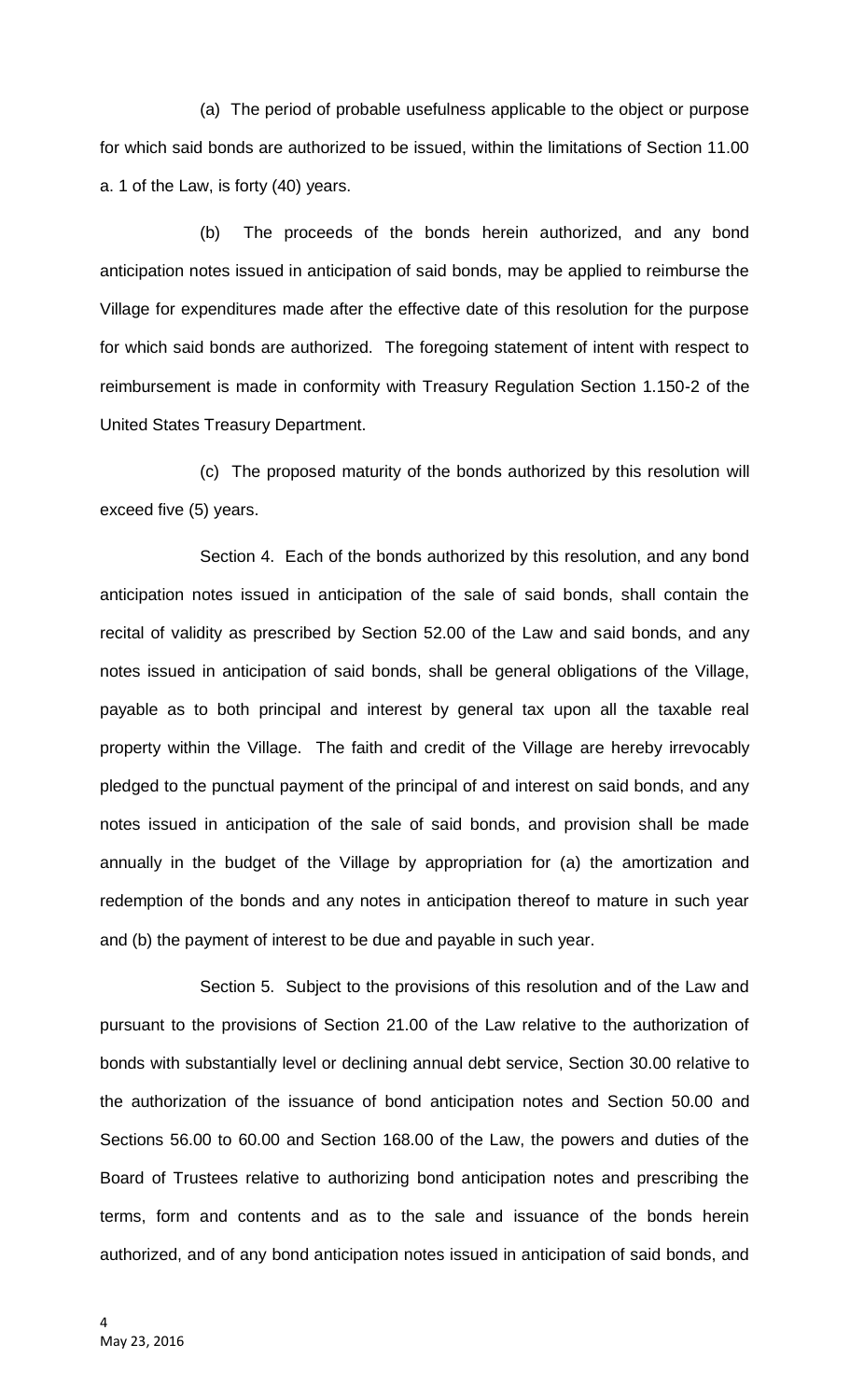the renewals of said bond anticipation notes, and as to executing agreements for credit enhancement, are hereby delegated to the Village Treasurer, the chief fiscal officer of the Village.

Section 6. The validity of the bonds authorized by this resolution, and of

any notes issued in anticipation of the sale of said bonds, may be contested only if:

- (a) such obligations are authorized for an object or purpose for which the Village is not authorized to expend money, or
- (b) the provisions of law which should be complied with at the date of the publication of such resolution, or a summary thereof, are not substantially complied with,

and an action, suit or proceeding contesting such validity is commenced within twenty days after the date of such publication, or

> (c) such obligations are authorized in violation of the provisions of the constitution.

Section 7. This bond resolution is subject to a permissive referendum and the Village Clerk is hereby authorized and directed, within ten (10) days after the adoption of this resolution, to publish or cause to be published, in full, in the *"Goshen Independent,"* a newspaper having a general circulation within said Village and hereby designated the official newspaper of the Village for such publication, and posted in at least six (6) public places and in each polling place in the Village, a Notice in substantially the following form:

## VILLAGE OF GOSHEN, NEW YORK

PLEASE TAKE NOTICE that on May 23, 2016, the Board of Trustees of the Village of Goshen, in the County of Orange, New York, adopted a resolution amending the bond resolution adopted by said Board of Trustees on September 8, 2014, which bond resolution, as amended, is entitled:

> "Bond Resolution of the Village of Goshen, New York, adopted September 8, 2014 and amended May 23, 2016, authorizing the construction of a new water storage tank at the Prospect Reservoir, stating the estimated maximum cost thereof is \$1,400,000, appropriating said amount for such purpose, and authorizing the issuance of bonds in the principal amount of not to exceed \$1,400,000 to finance said appropriation,"

an abstract of such bond resolution, concisely stating the purpose and effect thereof, being as follows: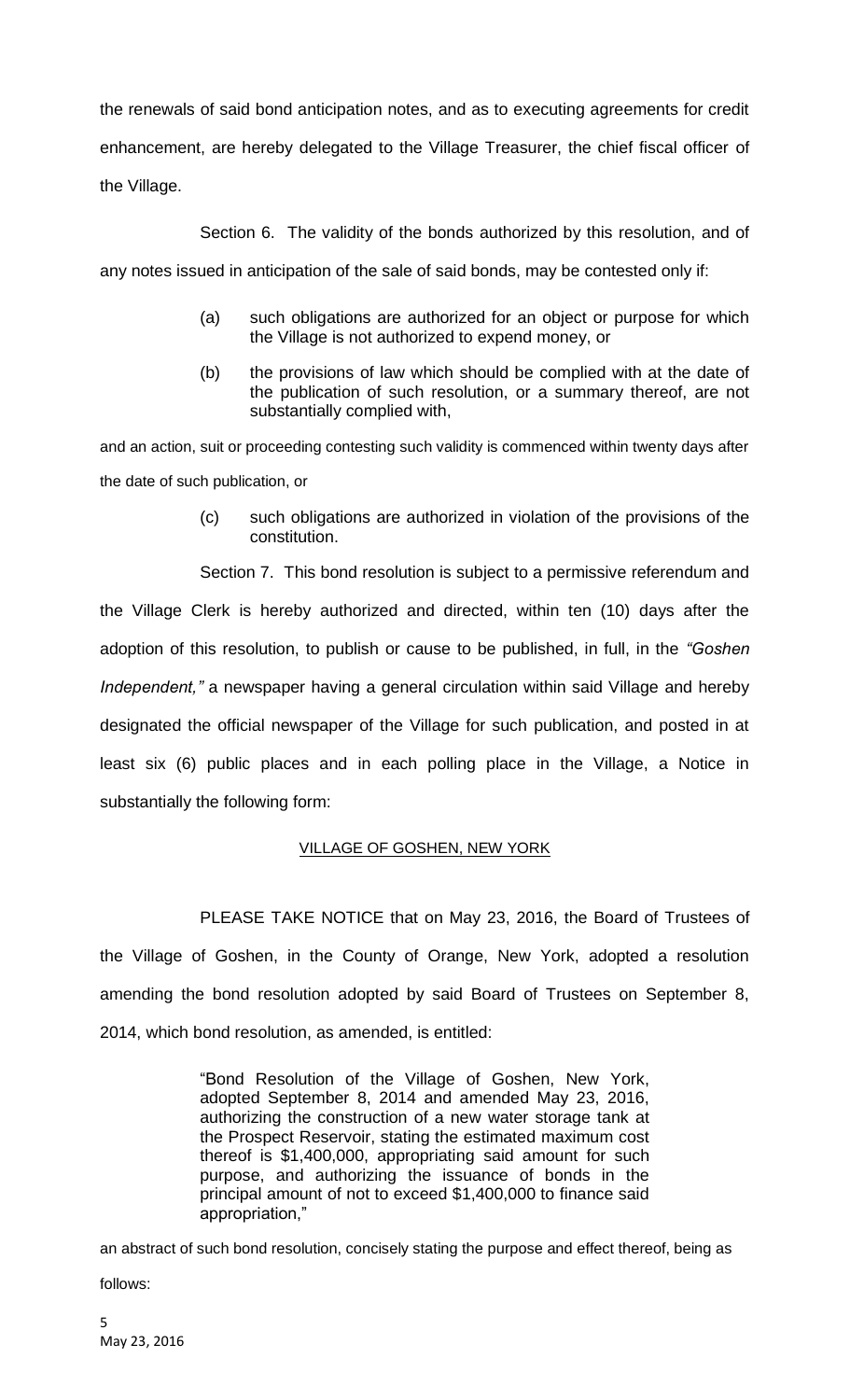FIRST: AUTHORIZING said Village to construct a new water storage tank at the Prospect Reservoir; STATING the estimated maximum cost thereof, including preliminary costs and costs incidental thereto and the financing thereof, is \$1,400,000; APPROPRIATING said amount for such purpose; and STATING the plan of financing includes the issuance of not to exceed \$1,400,000 bonds of the Village to finance said appropriation, and the levy of a tax upon all the taxable real property within the Village to pay the principal of said bonds and interest thereon;

SECOND: AUTHORIZING the issuance of not to exceed \$1,400,000 bonds of the Village pursuant to the Local Finance Law of the State of New York (the "Law") to finance said appropriation;

THIRD: DETERMINING and STATING the period of probable usefulness applicable to the purpose for which said bonds are authorized to be issued is forty (40) years; the proceeds of said bonds and any bond anticipation notes issued in anticipation thereof may be applied to reimburse the Village for expenditures made after the effective date of this bond resolution for the purpose for which said bonds are authorized; and the proposed maturity of said bonds will exceed five (5) years;

FOURTH: DETERMINING that said bonds and any bond anticipation notes issued in anticipation of said bonds and the renewals of said bond anticipation notes shall be general obligations of the Village; and PLEDGING to their payment the faith and credit of the Village;

FIFTH: DELEGATING to the Village Treasurer the powers and duties as to the issuance of said bonds, and any bond anticipation notes issued in anticipation of said bonds, or the renewals thereof; and

SIXTH: DETERMINING that the bond resolution is subject to a permissive referendum.

DATED: May 23, 2016 Margaret G. Strobl

Village Clerk

Section 8. The Village Clerk is hereby authorized and directed, after said bond

resolution shall take effect, to cause said bond resolution to be published, in summary, in the newspaper referred to in Section 7 hereof, and hereby designated the official newspaper for said publication, together with a Notice in substantially the form as provided by Section 81.00 of the Law.

\* \* \*

Section (B) The amendment of the bond resolution set forth in Section (A)

of this resolution shall in no way affect the validity of any prior liabilities incurred, obligations issued, or action taken pursuant to said bond resolution, and all such liabilities incurred, obligations issued, or action taken shall be deemed to have been incurred, issued or taken pursuant to said bond resolution, as amended.

Section (C) Said bond resolution, as amended, is subject to a permissive

referendum as therein provided. In the event that a valid petition protesting against said bond resolution and requesting that it be submitted to the electors of said Village for their approval or disapproval is filed and the Proposition submitted is defeated, the validity of the bond resolution